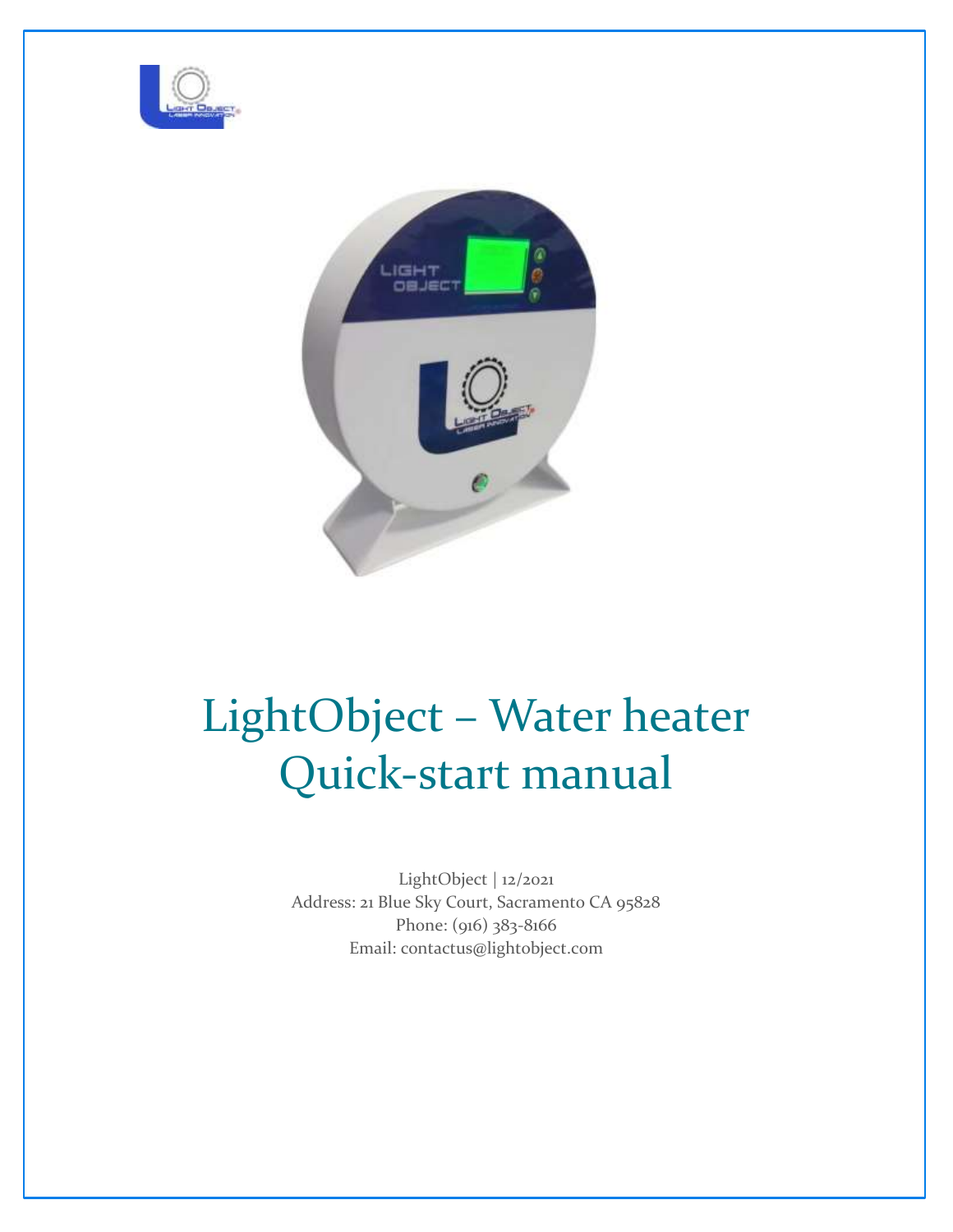# **Product Description:**

The LightObject water heater is a perfect addon to a water chiller without heating function. It is design to warm up the circulating water to the programmable set temperature.

## **Application:**

- Maintaining water temperature above a certain minimum, for example in freezing climates to prevent ice cracking glass Laser tubes.
- Other equipment that needs water to be heated up.

## **Features of the After burner – water heater:**

- Show temperature in Celsius or Fahrenheit. Flow rate in Liter/min or Gal/min
- Comes with a water flow sensor to read flow rate
- High temperature alarm beeping, value is adjustable

## **Specification:**

- $\checkmark$  Input Power: AC 110v(default)/220v (input can be changed in controller setting)
- $\checkmark$  550W built-in heater
- ✓ Suggested Inlet/Outlet tubing: 8mmID 12mmOD silicone tubing
- ✓ Unit weight: 5lb
- $\checkmark$  Unit Dimension: 9.5" h x 8.75" w x 2" d(total 3.25" with water connector)

Application example:

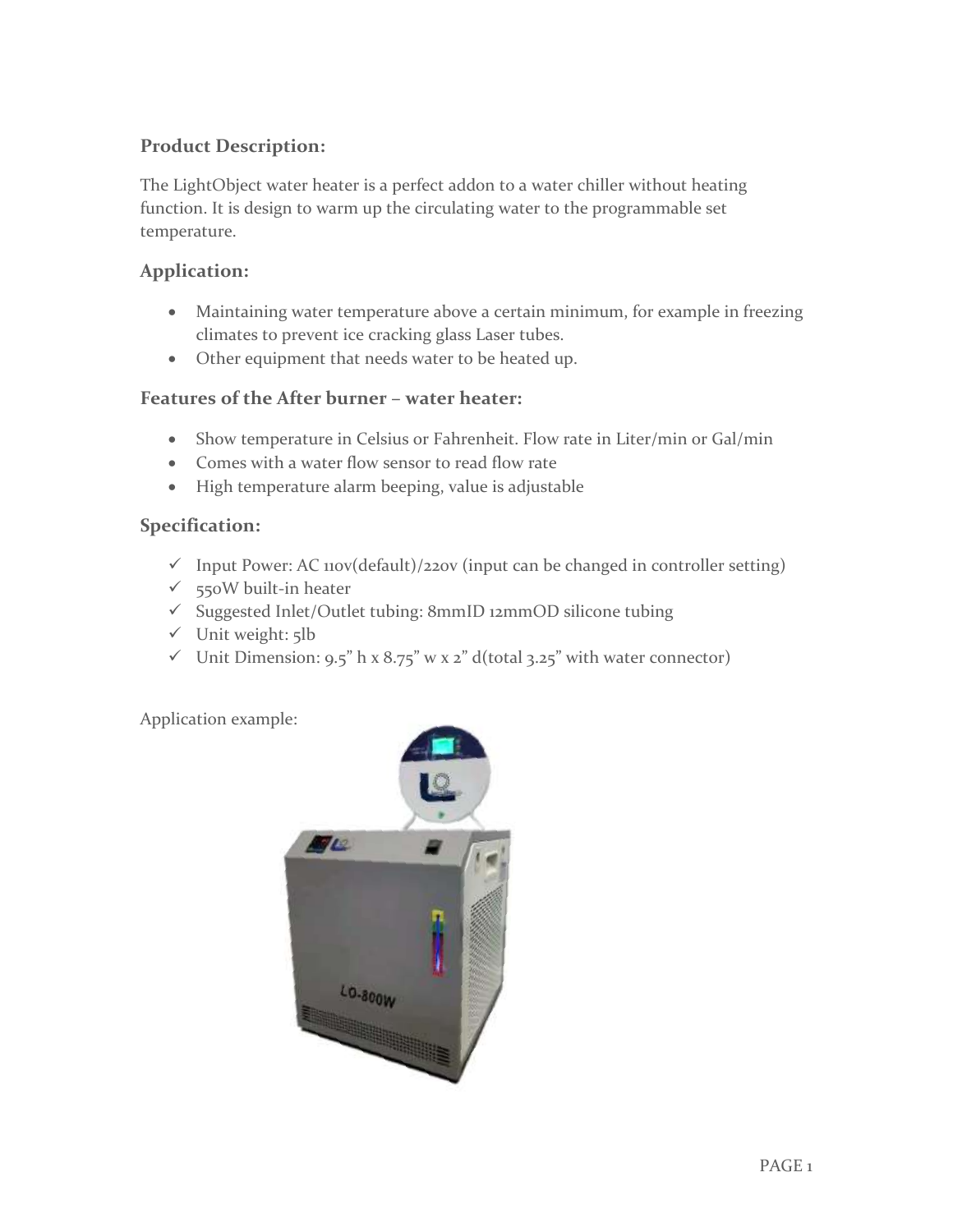# **Layout Diagram**

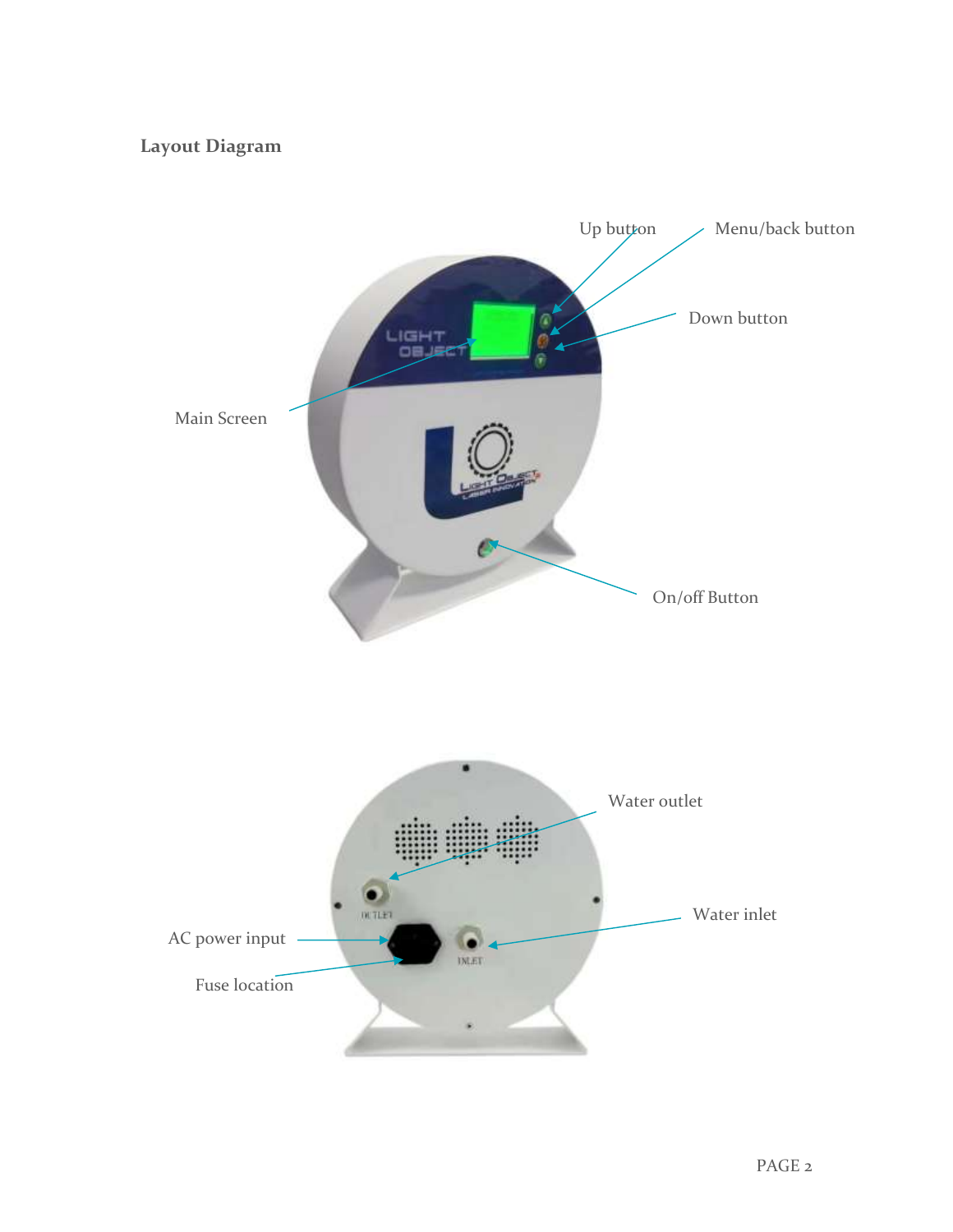

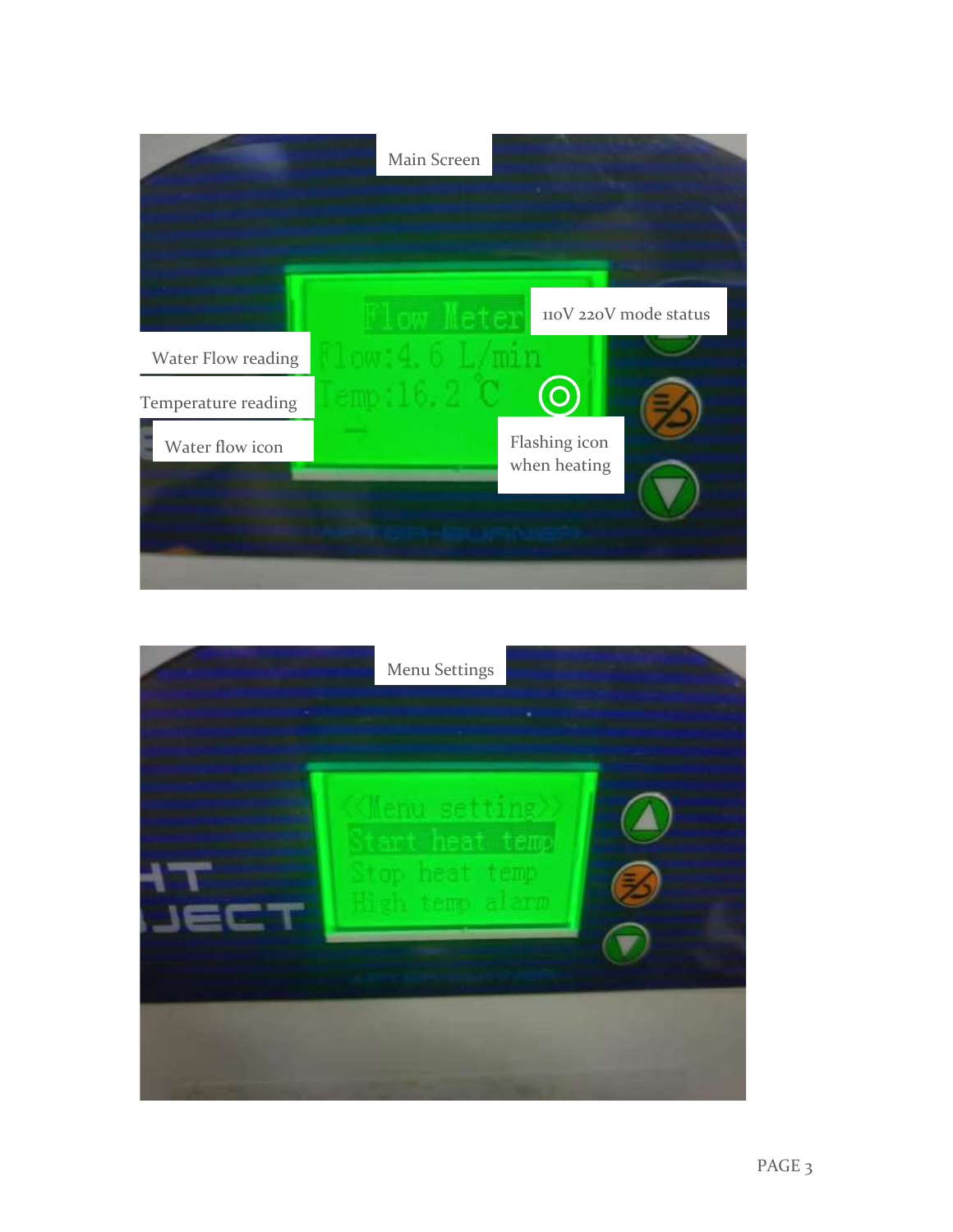# **Hooking up the water heater device**









- 1. Position water heater device between water outlet of laser machine and water inlet of chiller.
- 2. Connect **OUTLET** of chiller to **INLET** of heater device and **OUTLET** of device to **INLET** of chiller.

#### **Operation**

Press and hold down the menu/return orange button to gain access to the settings. Use up/down button to navigate. Press the menu/return button to enter desired menu option. Press or hold up/down to change value. Press menu button again to set values and return to setting screen. Hold the button to finish settings and exit to main screen.

If water flow is lower than 0.5L/min, the heating will stop.

It will start heating up the water if temperature is below the start heat temp. It will stop heating when temperature reaches the stop heat temp.

When high temperature alarm is on, press menu button to clear.

The reset option under menu will restore all parameters to factory setting.

Change to 220V mode if using AC 220V input: make sure water is NOT flowing. Connect After burner to 220V power. Turn on After burner, navigate to voltage setting. Change from 110 to 220V. Press menu button to save and exit. Relay will keep clicking every one second under 220V mode.